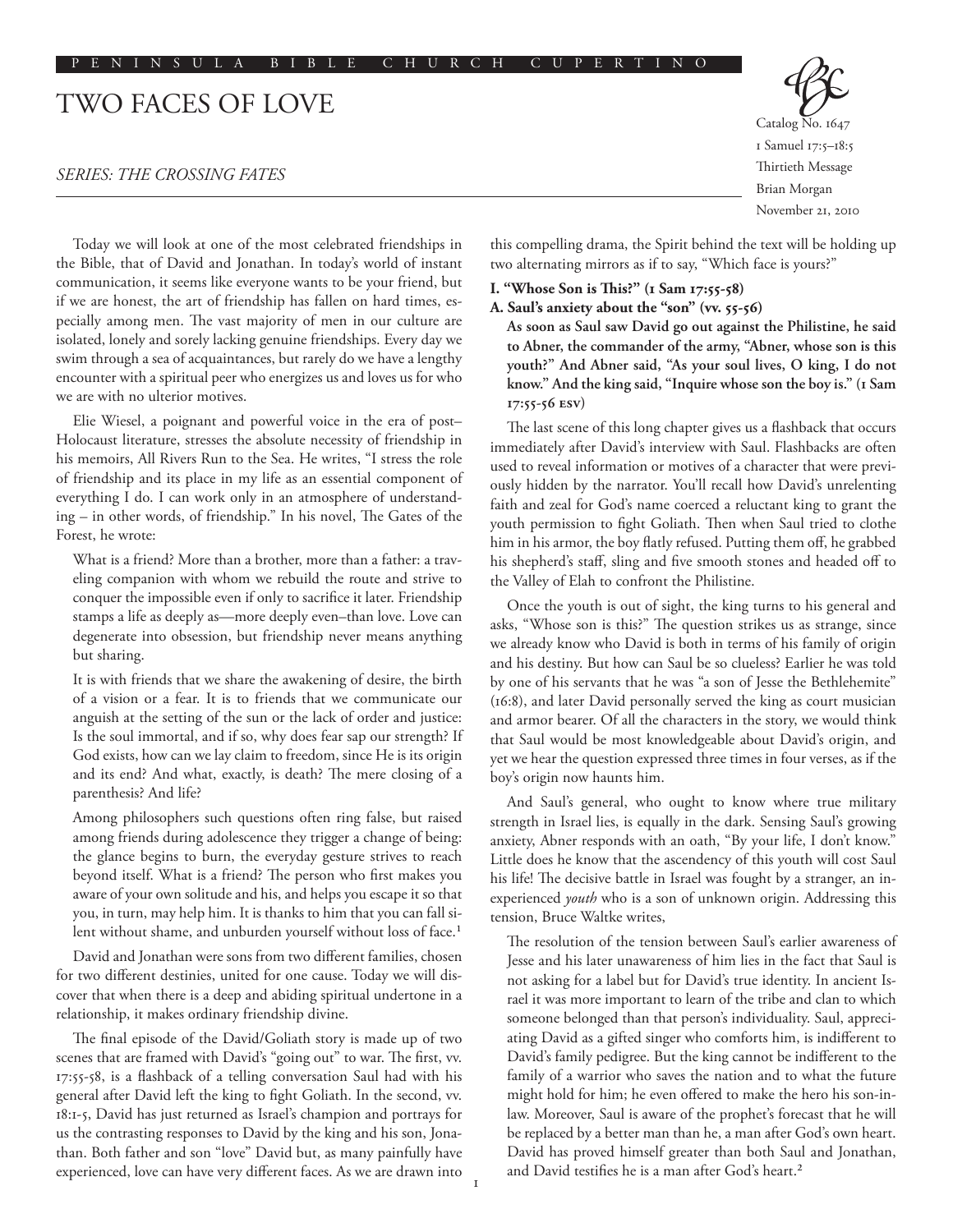Thus David's ascent from a court musician to a war hero puts a whole different spin on Saul's perception of David. We can trace in Saul's repetitive inquiries "a shift from growing amazement to bewilderment to uneasiness: who on earth is this young man?"3 And the politically conscious king fears that everyone else in Israel is going to be asking the same question. So it will be with Israel's future king, another Bethlehemite. "Whose son is this?" became the ringing question in the gospels among the Jews. "From whence are his origins? Galilee? Bethlehem? Heaven itself?" (John 6:42)

# **B. Saul interrogates the "son" (vv. 57-58)**

**And as soon as David returned from the striking down of the Philistine, Abner took him, and brought him before Saul with the head of the Philistine in his hand. And Saul said to him, "Whose son are you, young man?" And David answered, "I am the son of your servant Jesse the Bethlehemite." (vv. 57-58)**

Fearing the possible wrath of the king, Abner exceeds Saul's request for mere information and brings the national hero back in person. Let the boy speak for himself (while Abner gets out of the line of fire). When David arrives, he is not alone; he has his trophy in his hand. Seeing Goliath's head in David's hand and perhaps his own headship in jeopardy, Saul does not congratulate or thank David for vanquishing the Philistine threat singlehandedly. Instead he interrogates him in denigrating tones –*"Whose son are you, young man?"* Rather than calling David by name, he reminds him that he is still a "youth," a virtual nobody, hoping to keep this young upstart in his place. Saul is not about to reevaluate the youth's status in light of the day's exploits. Saul doesn't give thanks to God or even mention the victory. And there is no indication that David and his family were ever rewarded for David's triumph.

How disappointing and painful for the triumphant youth to be virtually ignored and shut down by the king. The one who earlier "loved" him is instantly transformed into a cold, calculating politician who wants nothing to do with him. But David, being well acquainted with rejection, is surprisingly secure in his identity. He wisely holds back his disappointment and chooses his words carefully lest he arouse suspicion – "I am the son of your servant Jesse the Bethlehemite." Though his response is accurate and respectful, it is less than forthcoming. David identifies his family, but withholds his name and creates distance between himself and the king. As Fokkelman notes, "the king-elect shrinks from calling himself the servant of the rejected king just a little longer, or at least for just this instant which involves his true identity."<sup>4</sup> David is careful not to commit himself to an abuser.

**Reflection**: Like David, Jesus was not quick to reveal himself to people based on their initial responses (John 2:24). When he no longer served their purposes, their love quickly eroded into jealousy and culminated in crucifixion. We should expect no less in our experience. When someone enters into a relationship with Jesus, they are often welcomed by their community of family and friends, who view "religion" as an innocuous help to aid people in their problems. But when Christ asserts his Lordship in their lives and they begin to function according to their gifts and calling, their faith is often no longer viewed as a "nice religion," but as threat to those in authority.

Now we come to the second scene where the narrator gives us the contrasting responses to David's victory by Jonathan and Saul.

- **II. Jonathan's Devotion (1 Sam 18:1, 3-4)**
- **A. The springs of devotion (v. 1)**

**As soon as he had finished speaking to Saul, the soul of Jonathan was knit to the soul of David, and Jonathan loved him as his own soul. (v. 1)**

In contrast to Saul's love that was self-serving, Jonathan experienced a richer and deeper kind of love. As he gazed upon Israel's new charismatic deliverer with an unclouded ego, instead of feeling threatened or displaced, he felt a deep kinship that recognized in David the greatness of a peer. Such a perspective is remarkable given that Jonathan was much older than David (15-20 years?). What united them? As a warrior like Jonathan…

- 1. David grew up in an oppressive family atmosphere, where he was not affirmed or valued.
- 2. Despite his rejection and isolation, David delighted in serving his father's interests above his own.
- 3. David had a rock-firm faith and a holy zeal for God's name, that gave him a spiritual perspective to "see" what others could not.
- 4. David refused to allow his family or those in authority to shape him into something he was not.
- 5. David knew that faith in the living God plus creative initiative would grant even a *youth* victory.

The result was that Jonathan's soul became "knit" to David. The Hebrew term qashar means "to bind together." "In the context of human relationships it can signify either a relationship between two people that is characterized by devotion or the binding together of individuals for the sake of rebellion."5 The term was used in the Joseph story when Judah was poignantly pleading his case before Pharaoh's great prince (who in reality was Joseph) for the life of his younger brother Benjamin. Appealing to Joseph's compassion, Judah says that his father's "life is bound up in the boy's life, as soon as he sees that the boy is not with us, he will die" (Gen 44:30-31). There is no greater human bond possible.

Unable to comprehend true devotion, Saul will view their relationship as a "conspiracy" in political terms (22:8, 13). But for Jonathan, his bond to David springs from a love that is completely void of political or personal aspirations. In fulfillment of the great commandment (Lev 19:18), Jonathan loves David as himself, which gives him the freedom "to give him care and esteem because he does not need to use him to affirm himself."6 This kind of love appreciates another person for who he or she is, independently of one's expectations or desires. From this moment on Jonathan will prefer the honor of his friend to his own. In the words of John the Baptist, "He must increase, but I must decrease" (John 3:30).

**Reflection**: To love another person as oneself, first requires an appreciation of the infinite value God has given you, being made in his image. Without an abiding relationship with the Lord and knowing deep in your heart how much he loves you, authentic friendship is difficult if not impossible because…

- 1. You are looking to another person to give you what only God can provide.
- 2. It creates inappropriate and demanding expectations of others.
- 3. It destroys the freedom and spontaneity in giving.
- 4. It causes others to respond to you out of guilt.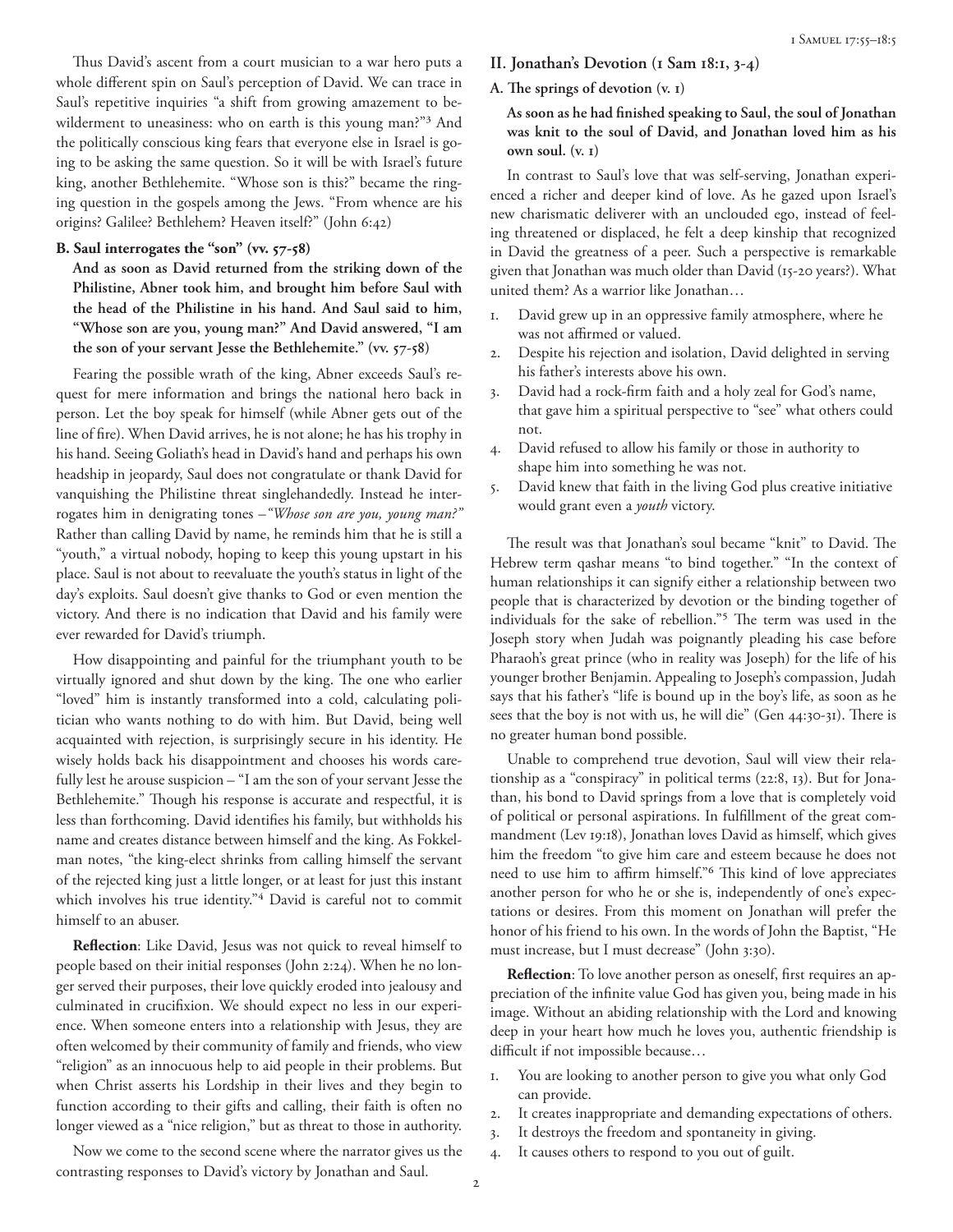#### Two Faces of Love

### **B. Expressions of devotion (vv. 3-4)**

### *1. Expressed in words (v. 3)*

### **Then Jonathan made a covenant with David because he loved him as his own soul. (v. 3)**

When a man tells a woman he "loves" her, it means nothing until the day his feelings give way to that terrifying "C" word - COMMITment – and he gets on one knee and asks her to marry him. It is then on their wedding day, when he confirms his love with a sacred vow in the presence of God, family and witnesses, that the whole world knows he "loves" her. (This is why I encourage young men not to tell a girl that he loves her, until he is ready to ask her to marry him).

In similar fashion Jonathan feels the necessity to articulate his holy affections by means of a covenant. We don't know what Jonathan said, but the fact that it was a formal covenant reveals that Jonathan clearly understood that Israel's future was with David and not with his father. As a man of faith, Jonathan was able to see God at work in his newly anointed king. And his covenant reveals that his loyalties are governed by God's Spirit, not blood relationships. To enter into a covenant with David was, in effect, surrendering his life in service to God. And the covenant bond guaranteed that nothing could break their holy, spiritual friendship.

**Reflection:** The spiritual dimension of friendship is vital for healthy relationships. Without the Lordship of Christ being central in our relationships, we can easily become enmeshed or controlled by others in unhealthy ways that diminish who we are. But when our commitments to serve others arise from how the Lord is working within us, our relationships do not suffocate us; instead, they expand our vision and broaden our lives. Eugene Peterson comments that "the kind of spiritual kinship energized by affection and sealed by covenant…is the least demanding and least needy of human relationships. But it is also the most necessary for realizing who we are, for becoming ourselves with no strings attached."7

*2. Expressed in tangible symbols (v. 4)*

# **And Jonathan stripped himself of the robe that was on him and gave it to David, and his armor, and even his sword and his bow and his belt. (v. 4)**

Just as a couple gives rings as tangible symbols of their vows, so Jonathan gives symbols appropriate to his commitment. In an act of renunciation, he strips himself of his robe, relinquishing his right to the throne, and then gives his arms as a sign of transferring the title of champion to David. The act of stripping off his robe is the counterbalance to the tearing of Samuel's robe by Saul in chapter 15. On that occasion Samuel said to Saul, "The Lord has torn the kingdom of Israel from you today, and has given it to your neighbor who is better than you" (15:28). Now, as heir to the royal throne, Jonathan willingly gives the son of Jesse his robe, followed by his complete array of armor.

Jonathan's surrender to one greater than himself is made even more emphatic in the Hebrew text than our English translations. The word translated "even" is used three times to show that Jonathan holds nothing back – "even his sword, and even his bow and even his belt!" In this act of sacrificial giving, Jonathan lives up to his name ("Yah has given") and demonstrates that this day is the day for "giving." And unlike Saul's useless armor, Jonathan's "…fits David like a glove. And now whenever he appears with Jonathan's equipment he is the glorious conqueror – naturally." Fokkelman further observes that this is not a contradiction of the narrator's earlier critique upon weapons but, "What is involved is the spirit in which they are used: whether one relies on the living God of Israel or on the magic of numbers and armor."8

As their lives unfold, David and Jonathan will in turn protect and promote the other, living out their covenantal friendship as a powerful manifestation of covenantal love.

**Reflection:** What are your weapons that symbolize your commitment to serve another person? When you are the recipient of such love, you are never the same. When we made our first mission trips to Romania 1988 and 1989, the cruel dictator, Ceausescu, had been ravaging and raping an entire population for decades. To pay for the national debt, he exported most of Romania's food supply. Flour and sugar were rationed to a bare minimum; beef became a rarity and eggs a luxury. But when we arrived as messengers of good news from another land, our friends "stripped" themselves of their "armor" and lavished us with eggs for breakfast. The following year, the Securitate (the Romanian secret police) became aware of our "illegal" activities and was seeking an opportunity to arrest me. Over a two week period of intense "spy games," five brothers (four of whom were aptly named Jonathan, and the fifth, David)<sup>9</sup> sacrificed their very lives to protect us. Had we been caught, we would have been thrown out of the country; had they been caught, they would have endured the tortures of prison. Coming home, I came to understand the significance of David's words for his friend, "Your love to me was wonderful (a term expressing something so extraordinary it inspires amazement and awe), more wonderful than the love of women" (2 Sam 1:26).

## **IV. Saul's Control (1 Sam 18:2, 5)**

### **A. A day for taking (v. 2)**

# **And Saul took him that day and would not let him return to his father's house. (v.2)**

 While Jonathan sees David's triumph over Goliath as a day of supreme "giving," Saul sees it as a day for "taking" – "Saul *took* him… and *did not give*." There is a striking word play with Jonathan's name (*yehonatan* = "yah gives"). Jonathan gives (*natan*) all that he is and has to David, while Saul *"lo natan"* does not give (i.e. "*would not allow* him to return home to his father"). Saul is incapable of appreciation or love or any emotion that relishes the glory of another because he does not love himself. And, as bespeaks his depraved character, Saul instead initiates a course of action that will advance his own aggrandizement and agenda.

When David served Saul's purposes as court musician, Saul loved him and graciously asked his father for permission to retain his services. But now that David has grown in favor beyond Saul's control, his love "rapidly perishes in the toxic fumes of the king's jealousy leading to psychosis."10 In order to strengthen his grip on his doomed kingdom, he simply "takes" what is his by divine right and uses it for his own advancement.

### **B. A day for escalating executive decrees (v. 5)**

## **And David went out and was successful wherever Saul sent him, so that Saul set him over the men of war. And it was good in the sight of all the people and also in the sight of Saul's servants. (v. 5)**

After Saul retains David's services, he issues executive orders, sending David out to increase his petty little kingdom. Saul is king, so wherever David is sent, that's where he goes and, armed with God's spirit and Jonathan's weapons, he is supremely successful. So successful is he, that Saul promotes him to command his elite troops, further spreading his fame through the court and the kingdom. On